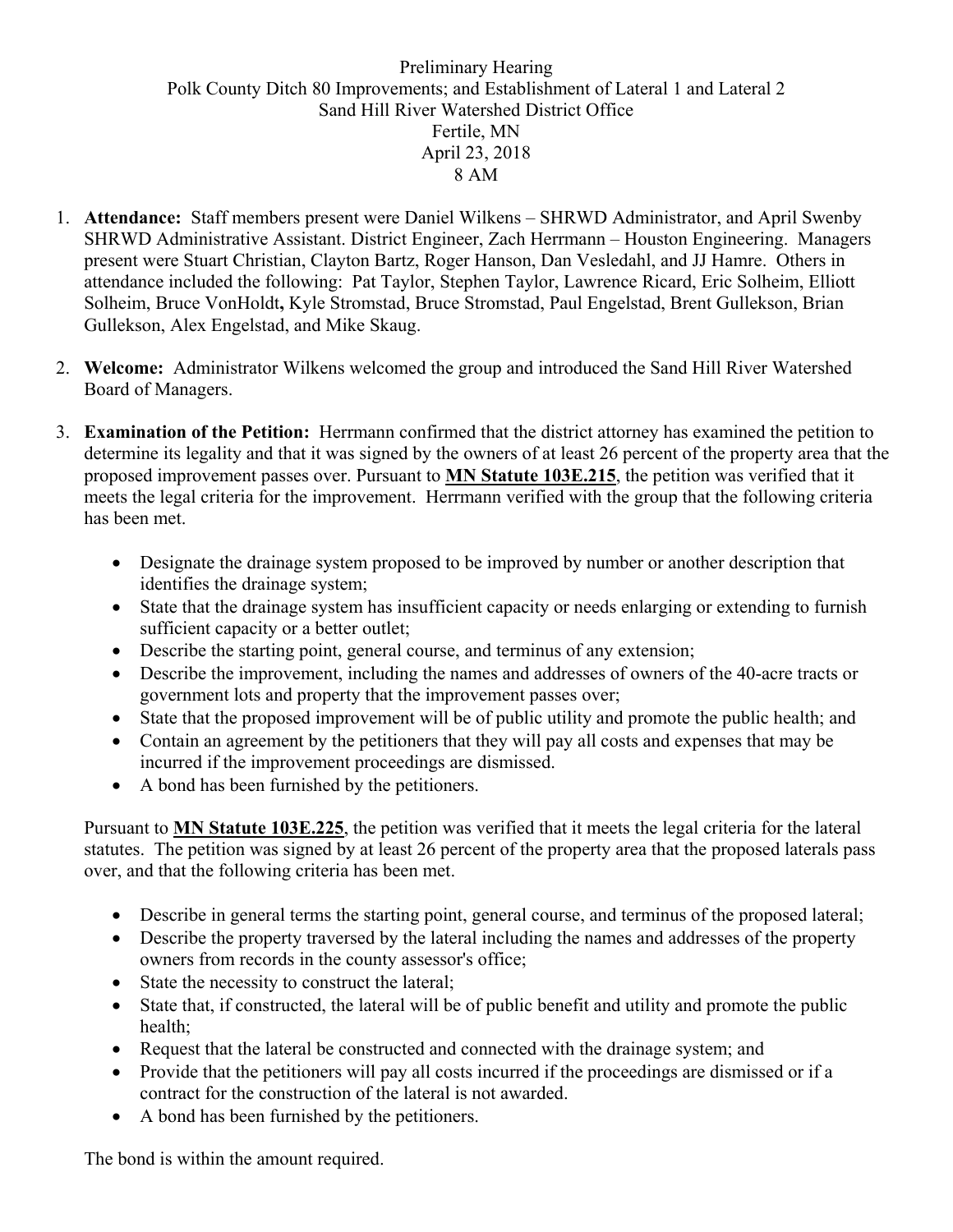4. **Opening Comments and Review of Problems and Solutions:** Herrmann reviewed with the audience the purpose for the improvement and laterals.

The purpose of the proposed Improvements and establishment of Laterals 1 and 2 are the following:

- The existing Polk County Ditch 80 has insufficient capacity and needs enlargement and/or extending (through laterals) to furnish sufficient capacity to control flooding and erosion.
- Steep channel gradeline and sideslopes result in channel erosion.
- Inability for contributing watershed to access the ditch channel. Approximately 58%  $(1,600 \text{ acres})$  of the total drainage area currently has no access to Ditch 80 until the  $\frac{1}{4}$  line of Section 26, Russia Township.
- Road overtopping and overland flow in Section 36, Russia Township causes erosion and overland flooding.

The following solutions were proposed:

- Improve Polk County Ditch 80 by;
	- o Flatten side slopes
	- o Reduce channel gradient by use of rock drop structures, and
	- o Provide sufficient depth for Lateral outlets
- Establish Laterals to provide hydraulic capacity for draining lands to access Ditch 80

## 5. **Review of Preliminary Engineer's Report:**

- a. Overview: Herrmann displayed a map that outlined the extents of the area contributing to the Polk County Ditch 80 Improvement, Lateral 1, and Lateral 2. This area is approximately 4.3 square miles. The location of the Improvement and Laterals 1 and 2 is on the beach ridge of the Red River Basin. This area is characterized by moderate to steep landscape slopes. In order to reduce erosion within earthen channels, riprap drop structures are proposed to provide channel grade stabilization. Herrmann used the display map to explain the direction of the drainage and the existing benefitted and estimated drainage area for the proposed project.
- b. Polk County Ditch 80 Improvement: Herrmann reviewed the location of the Polk County Ditch 80 Improvement, which begins at the outlet of Polk County Ditch 80 into SHRWD Project 17, near the center of Section 27, Russia Township, Polk County. The Improvement then travels east (upstream) along the ¼ Section Line of Sections 27, 26, and 25, all of Russia Township, Polk County. The proposed Improvement then continues east along the ¼ Section Line of Section 30, Onstad Township, Polk County.

Within Section 27 of Russia Township, the existing Ditch 80 channel depths will be increased by approximately 1-2 feet. Riprap drop structures will be used to provide a stable channel gradient. In between each riprap drop structure, the improved ditch channel will be constructed to a 0.05% grade. The existing 48-inch diameter reinforced concrete pipe (RCP) through Polk County Road 48, between Sections 27 and 26, Russia Township, will be increased to a 72-inch diameter RCP.

Ditch 80 channel depths within Section 26 of Russia Township will be increased by approximately 1-3 feet, with depths gradually increasing moving to the east. This increased channel depth is required to provide adequate depth for the outlets of Lateral 1 and Lateral 2. The channel will be constructed to a 0.05% grade. The existing 48-inch diameter corrugated metal pipe (CMP) through  $200<sup>th</sup>$  Avenue SW, between Sections 27 and 26, Russia Township, will be increased to a 72-inch by 52-inch CMP-Arch.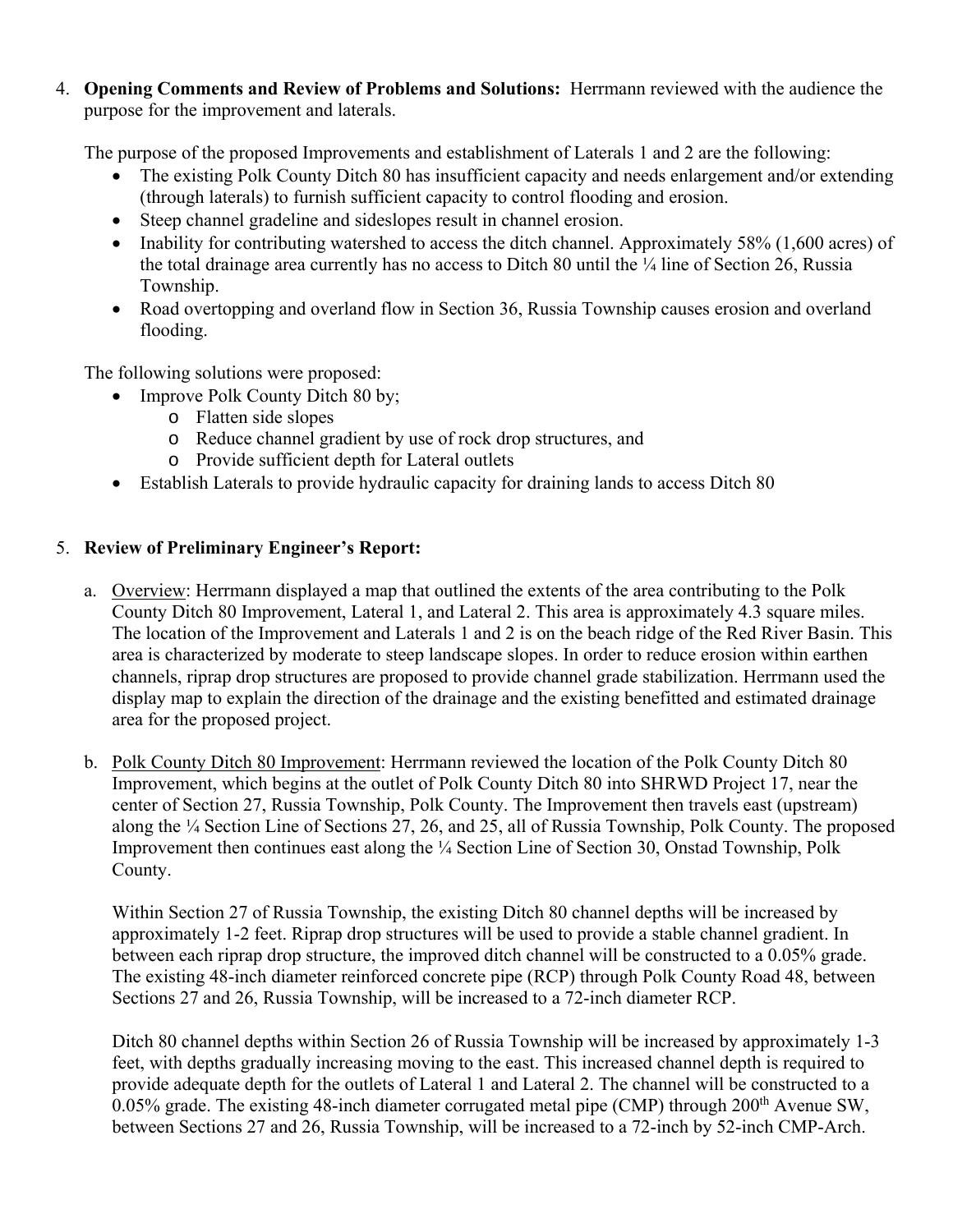Moving east through Section 25 of Russia Township, the existing Ditch 80 channel depths will be increased by approximately 0-2 feet. Riprap drop structures will be used to provide a stable channel gradient. In between each riprap drop structure, the Improved ditch channel will be constructed to a  $0.07\%$ -0.10% grade. The existing 48-inch CMP culvert crossing at 190<sup>th</sup> Avenue SW, between Sections 26 and 25, Russia Township, will remain.

The existing Ditch 80 channel depths within Section 30 of Russia Township will increase by approximately 0-2 feet. Riprap drop structures will be used to provide a stable channel gradient. In between each riprap drop structure, the Improved ditch channel will be constructed to a 0.10% grade. A riprap drop structure will be constructed at the upstream limits of the proposed Improvement project.

The design cross section was explained by Herrmann for the proposed Improvement. The channel will be constructed with an 8-foot channel bottom width and 4:1 (horizontal to vertical ratio) side slopes. Before any excavation would occur, the in-place top soil would be removed and stockpiled within the designated construction extents. Spoil would then be placed adjacent to the constructed ditch channel to provide a minimum 1-rod (16.5-foot) horizontal bench, and a 10:1 or flatter field side slope. After spoil placement is completed, the stockpiled top soil would then be redistributed evenly over the disturbed areas. Permanent easement would be secured beyond the existing right-of-way to include the ditch bottom, side slopes, and 1-rod buffer strip. This area would then be seeded into perennial vegetation. A temporary easement would be secured for the area beyond the extents of the permanent easement and would be used for spoil placement and equipment staging during construction. Upon completion of the Improvement project, all land rights acquired through the temporary easement would be returned to the owner.

c. Establishment of Lateral 1: Herrmann reviewed the location of Lateral 1. The proposed Lateral 1 outlets into Polk County Ditch 80 near the center of Section 27 of Russia Township, Polk County. Lateral 1 then travels upstream (south) to the culvert crossing at the  $\frac{1}{4}$  Section Line between Sections 27 and 35 of Russia Township, Polk County. Rock riprap would be used at the outlet of Lateral 1 to prevent erosion in Polk County Ditch 80. The existing channel along Lateral 1 consists of a shallow field swale. Lateral 1 would increase channel depths by approximately 2 feet and would be constructed at a 0.05% grade. At the upstream end of Lateral 1, the existing 36-inch diameter CMP would be removed and replaced with a lower 36-inch CMP set at the ditch bottom.

The design cross section was explained by Herrmann for the proposed Lateral 1. The channel will be constructed with an 8-foot channel bottom width and 4:1 (horizontal to vertical ratio) side slopes. Before any excavation would occur, the in-place top soil would be removed and stockpiled within the designated construction extents. Spoil would then be placed adjacent to the constructed ditch channel to provide a minimum 1-rod (16.5-foot) horizontal bench, and a 10:1 or flatter field side slope. After spoil placement is completed, the stockpiled top soil would then be redistributed evenly over the disturbed areas. Permanent easement would be secured beyond the existing right-of-way to include the ditch bottom, side slopes, and 1-rod buffer strip. This area would then be seeded into perennial vegetation. A temporary easement would be secured for the area beyond the extents of the permanent easement and would be used for spoil placement and equipment staging during construction. Upon completion of construction, all land rights acquired through the temporary easement would be returned to the owner.

d. Establishment of Lateral 2: Herrmann reviewed the location of Lateral 2. Lateral 2 outlets into Polk County Ditch 80 just upstream (east) of the Ditch 80 culvert crossing at 200<sup>th</sup> Avenue SW. Lateral 2 then travels upstream (south) along the east road ditch of 200<sup>th</sup> Avenue SW, just east of the west line of Section 25, Russia Township. Lateral 2 would then cross 390<sup>th</sup> Street SW and turns to the east within the south road ditch of 390<sup>th</sup> Street SW, located just south of the north line of Section 36, Russia Township. The upstream end of Lateral 2 includes the culvert crossing between Section 36, Russia Township, and Section 31, Onstad Township.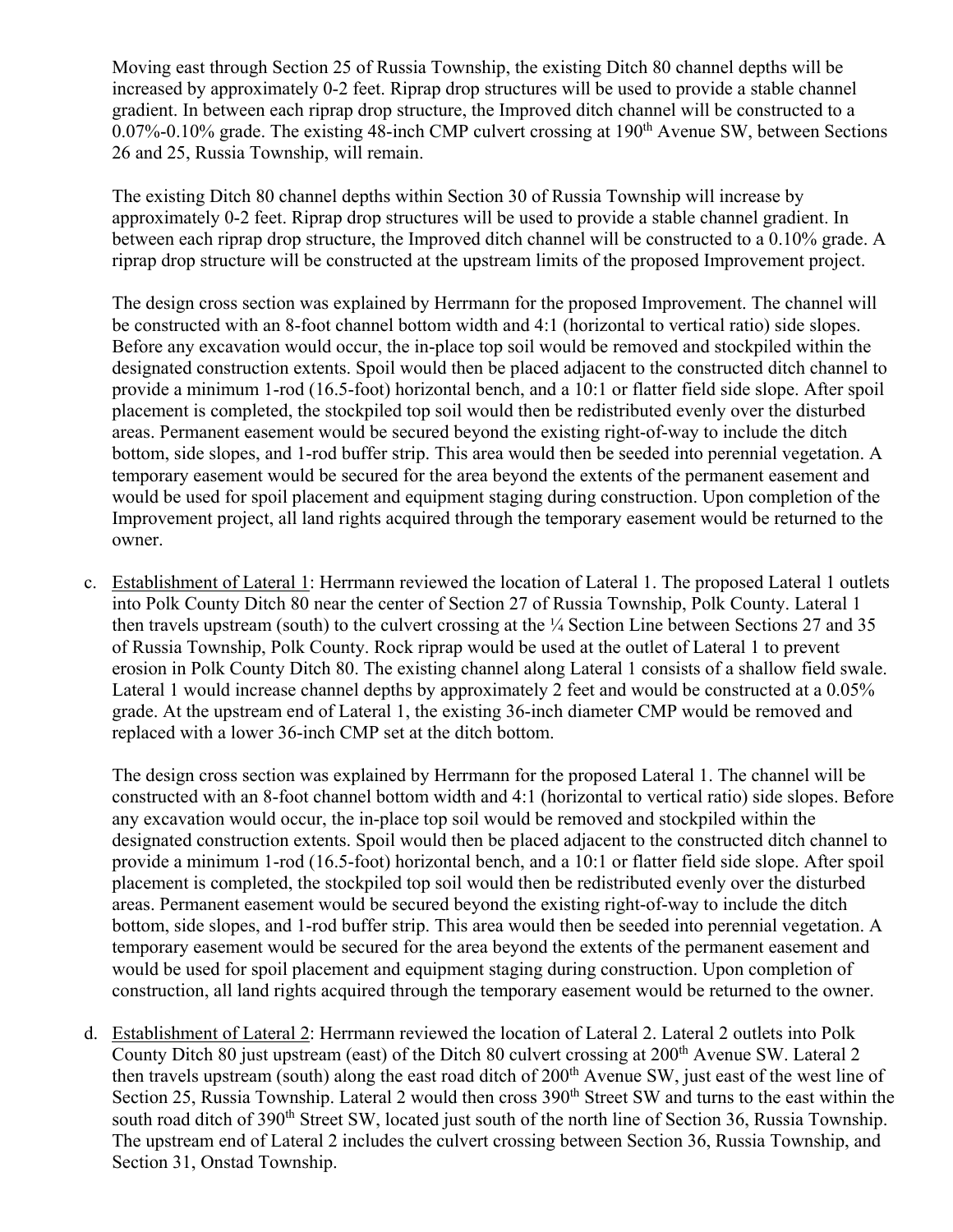Within Section 26, Russia Township, the existing township road depths along the east ditch of 200<sup>th</sup> Avenue SW will be increased by approximately 1-2 feet and will be constructed at a 0.06% grade. The existing 24-inch diameter CMP field approach to the east off 200<sup>th</sup> Avenue SW, located approximately 30 feet south of the centerline of Ditch 80, will be replaced with a 71-inch by 47-inch CMP-Arch. Another 71-inch by 47-inch CMP-Arch will be installed under 390<sup>th</sup> Street SW.

The existing township road depths along the south ditch of  $390<sup>th</sup>$  Avenue SW will be increased by approximately 0-2 feet and will be constructed at a 0.10% grade. Riprap drop structures will be used to provide a stable channel gradient. In between each riprap drop structure, the Improved ditch channel will be constructed to a 0.10% grade. At the upstream limits of Lateral 2, the existing 48-inch diameter CMP through 190<sup>th</sup> Avenue SW will be replaced with a 64-inch by 43-inch CMP-Arch.

The design cross section was explained by Herrmann for the proposed Lateral 2. The channel will be constructed with an 8-foot channel bottom width and 4:1 (horizontal to vertical ratio) side slopes. Before any excavation would occur, the in-place top soil would be removed and stockpiled within the designated construction extents. Spoil would then be placed on the field side of the constructed ditch channel to provide a minimum 1-rod (16.5-foot) horizontal bench, and a 10:1 or flatter field side slope. After spoil placement is completed, the stockpiled top soil would then be redistributed evenly over the disturbed areas. Permanent easement would be secured beyond the existing right-of-way to include the ditch bottom, side slopes, and 1-rod buffer strip. This area would then be seeded into perennial vegetation. A temporary easement would be secured for the area beyond the extents of the permanent easement and would be used for spoil placement and equipment staging during construction. Upon completion of construction, all land rights acquired through the temporary easement would be returned to the owner.

Two issues with the existing drainage in the NE ¼ of Section 36, Russia Township, is 1) frequent snow plugging of the south road ditch of 390<sup>th</sup> Street SW, and 2) overtopping of 190<sup>th</sup> Avenue SW. As part of the establishment of Lateral 2, modifications to 390<sup>th</sup> Street SW and 190<sup>th</sup> Avenue SW are proposed. 390<sup>th</sup> Street SW will be lowered by approximately 0-2 feet, beginning approximately 80 feet west of NE corner of Section 36, Russia Township, and moving to the west for approximately 700 linear feet. This corridor represents a high point along 390<sup>th</sup> Street SW and is partially the cause of snow buildup in the easting south road ditch of 390<sup>th</sup> Street SW. 190<sup>th</sup> Avenue SW will also be modified beginning at the NE corner of Section 36, Russia Township, and progressing south for approximately 1,150 linear feet. A sag point in the existing road will be raised approximately 0-2 feet to reduce future overtopping. The culvert through 190<sup>th</sup> Avenue SW that is proposed as part of the establishment of Lateral 2 has been sized accounting for the increased road elevation.

e. Right-of-way and Easements: Herrmann summarized the required right of way and easements. Herrmann explained that the existing right-of-way represents township road right-of-way and the existing Polk County Ditch 80 right-of-way. The additional right-of-way is the additional land rights required for the proposed channel side slopes and 1-rod buffer. The spoil easement is the temporary easement that is needed for construction. Subtotals for the Improvement, Lateral 1, and Lateral 2 that were presented are listed below.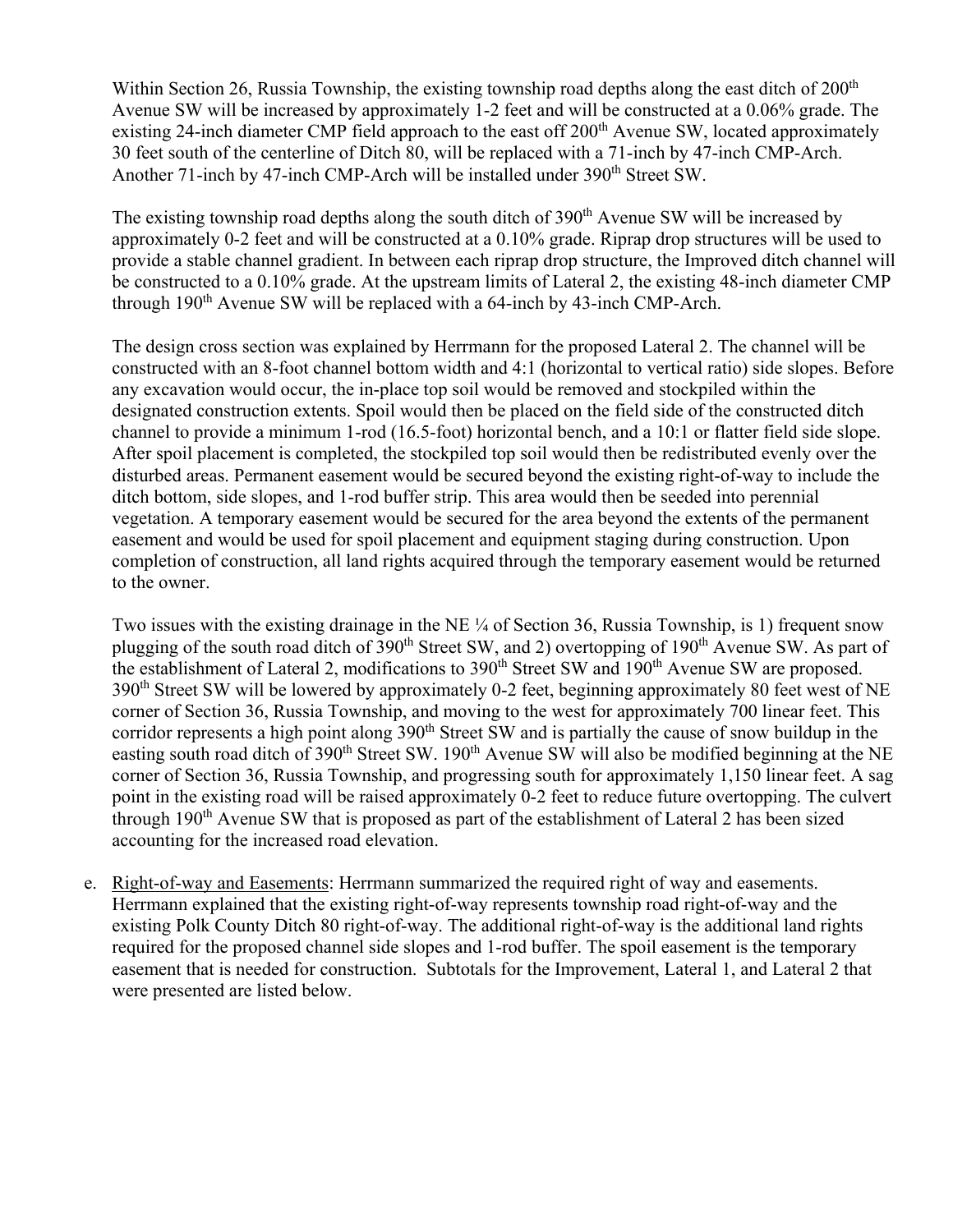| <b>Ditch</b><br>Segment     |               |    | Quarter Section Township | <b>Existing</b><br>Right-of-Way<br>Offset<br>(f <sup>t</sup> ) | <b>Existing</b><br>Right-of-Way<br>(Acres) | <b>Additional</b><br>Right-of-Way<br>(f <sup>t</sup> ) | <b>Additional</b><br>Right-of-Way<br>(Acres) | <b>Spoil</b><br>Easement<br>(f <sup>t</sup> ) | <b>Spoil</b><br>Easement<br>(Acres) |
|-----------------------------|---------------|----|--------------------------|----------------------------------------------------------------|--------------------------------------------|--------------------------------------------------------|----------------------------------------------|-----------------------------------------------|-------------------------------------|
| Main                        | NE            | 30 | Onstad                   | 16.5                                                           | 0.820                                      | 37.5                                                   | 1.865                                        | 100.0                                         | 4.975                               |
| Main                        | <b>SE</b>     | 30 | Onstad                   | 16.5                                                           | 0.820                                      | 37.5                                                   | 1.864                                        | 100.0                                         | 4.970                               |
| Main                        | <b>NW</b>     | 30 | Onstad                   | 16.5                                                           | 0.908                                      | 37.5                                                   | 2.062                                        | 100.0                                         | 5.496                               |
| Main                        | <b>SW</b>     | 30 | Onstad                   | 16.5                                                           | 0.908                                      | 37.5                                                   | 2.064                                        | 100.0                                         | 5.507                               |
| Main                        | NE            | 25 | Russia                   | 16.5                                                           | 0.990                                      | 38.5                                                   | 2.311                                        | 100.0                                         | 6.003                               |
| Main                        | $\rm SE$      | 25 | Russia                   | 16.5                                                           | 0.990                                      | 38.5                                                   | 2.310                                        | 100.0                                         | 6.001                               |
| Main                        | <b>NW</b>     | 25 | Russia                   | 16.5                                                           | 0.993                                      | 38.5                                                   | 2.316                                        | 100.0                                         | 6.017                               |
| Main                        | SW            | 25 | Russia                   | 16.5                                                           | 0.993                                      | 38.5                                                   | 2.316                                        | 100.0                                         | 5.843                               |
| Main                        | NE            | 26 | Russia                   | 16.5                                                           | 0.985                                      | 49.5                                                   | 2.956                                        | 100.0                                         | 5.973                               |
| Main                        | <b>SE</b>     | 26 | Russia                   | 16.5                                                           | 0.985                                      | 49.5                                                   | 2.956                                        | 100.0                                         | 5.762                               |
| Main                        | <b>NW</b>     | 26 | Russia                   | 16.5                                                           | 0.967                                      | 49.5                                                   | 2.903                                        | 100.0                                         | 5.865                               |
| Main                        | <b>SW</b>     | 26 | Russia                   | 16.5                                                           | 0.967                                      | 49.5                                                   | 2.902                                        | 100.0                                         | 5.862                               |
| Main                        | <b>NE</b>     | 27 | Russia                   | 16.5                                                           | 0.960                                      | 48.5                                                   | 2.821                                        | 120.0                                         | 6.978                               |
| Main                        | SE            | 27 | Russia                   | 16.5                                                           | 0.960                                      | 65.5                                                   | 3.810                                        | 120.0                                         | 6.982                               |
| Main                        | NW            | 27 | Russia                   | 16.5                                                           | 0.182                                      | 48.5                                                   | 0.535                                        | 120.0                                         | 1.322                               |
| Main                        | <b>SW</b>     | 27 | Russia                   | 16.5                                                           | 0.182                                      | 65.5                                                   | 0.722                                        | 120.0                                         | 1.322                               |
| Lateral 1                   | <b>SE</b>     | 26 | Russia                   | 0.0                                                            | 0.000                                      | 90.0                                                   | 5.283                                        | 100.0                                         | 5.639                               |
| Lateral 1                   | $\mathrm{SW}$ | 26 | Russia                   | 0.0                                                            | 0.000                                      | 0.0                                                    | 0.000                                        | 100.0                                         | 5.640                               |
| Lateral <sub>2</sub>        | $\mathrm{SW}$ | 25 | Russia                   | 33.0                                                           | 1.944                                      | 75.0                                                   | 4.418                                        | 100.0                                         | 5.661                               |
| Lateral <sub>2</sub>        | <b>SE</b>     | 36 | Russia                   | 33.0                                                           | 1.977                                      | 79.0                                                   | 4.734                                        | 100.0                                         | 5.992                               |
| Lateral <sub>2</sub>        | <b>SW</b>     | 36 | Russia                   | 33.0                                                           | 1.977                                      | 79.0                                                   | 4.734                                        | 100.0                                         | 5.992                               |
| <b>Improvement Subtotal</b> |               |    |                          |                                                                | 13.611                                     |                                                        | 36.713                                       |                                               | 84.876                              |
| <b>Lateral 1 Subtotal</b>   |               |    |                          |                                                                | 0.000                                      |                                                        | 5.283                                        |                                               | 11.280                              |
| <b>Lateral 2 Subtotal</b>   |               |    |                          |                                                                | 5.899                                      |                                                        | 13.886                                       |                                               | 17.645                              |
| <b>TOTALS</b>               |               |    |                          |                                                                | 19.510                                     |                                                        | 55.881                                       |                                               | 113.801                             |

f. Preliminary Cost Estimate: Herrmann reviewed the combined preliminary cost estimate for the proposed Improvement, Lateral 1, and Lateral 2. Total estimated construction costs are estimated at \$846,169, which includes a 15% contingency. Total estimated non-construction costs are \$353,200, which includes land rights, permitting, engineering, legal, and administrative costs. Wilkens indicated that this is not a final cost, just an estimate. He explained that the land rights are typically assigned during the Viewing process, which will be completed prior to the Final Hearing. Herrmann also explained that the construction cost is estimated using recent bid prices and can vary at the time of bidding.

The following itemized cost estimate was presented at the Preliminary Hearing.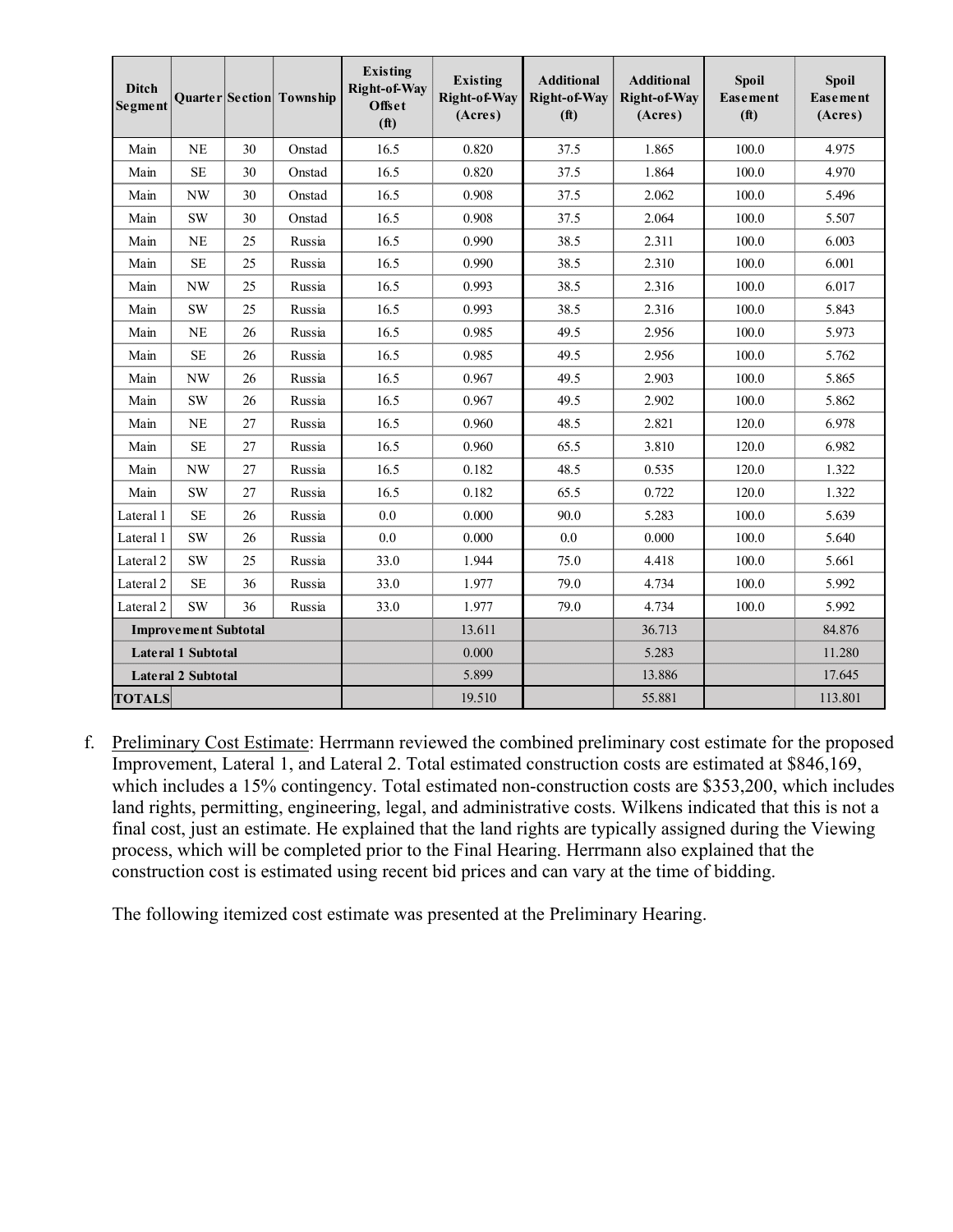| No.                                                                                   | <b>Item</b>                              | Unit           | Quantity | <b>Unit Price</b>  |           | <b>Total Price</b>        |            |
|---------------------------------------------------------------------------------------|------------------------------------------|----------------|----------|--------------------|-----------|---------------------------|------------|
| 1                                                                                     | Common Excavation (Ditch)                | <b>CY</b>      | 100,000  | \$                 | 3.20      | \$                        | 320,000.00 |
| $\overline{2}$                                                                        | Common Excavation (390th Street SW)      | <b>CY</b>      | 500      | \$                 | 10.00     | \$                        | 5,000.00   |
| 3                                                                                     | Road Embankment (190th Avenue SW)        | <b>CY</b>      | 1,100    | \$                 | 10.00     | \$                        | 11,000.00  |
| 4                                                                                     | Seeding & Mulching                       | <b>AC</b>      | 67       | \$                 | 750.00    | \$                        | 50,250.00  |
| 5                                                                                     | <b>24" CMP</b>                           | LF             | 1,040    | $\mathbf{\hat{S}}$ | 40.00     | $\mathbf S$               | 41,600.00  |
| 6                                                                                     | 36" CMP                                  | LF             | 156      | \$                 | 80.00     | \$                        | 12,480.00  |
| 7                                                                                     | 64" x 43" CMPA                           | LF             | 52       | \$                 | 225.00    | $\boldsymbol{\mathsf{S}}$ | 11,700.00  |
| 8                                                                                     | 71" x 47" CMPA                           | LF             | 154      | \$                 | 275.00    | \$                        | 42,350.00  |
| 9                                                                                     | 77" x 52" CMPA                           | LF             | 70       | \$                 | 300.00    | \$                        | 21,000.00  |
| 10                                                                                    | <b>72" RCP</b>                           | LF             | 72       | \$                 | 400.00    | \$                        | 28,800.00  |
| 11                                                                                    | 24" Steel Flapgate                       | EA             | 26       | \$                 | 550.00    | \$                        | 14,300.00  |
| 12                                                                                    | Remove Pipe All Types and Sizes          | LF             | 376      | \$                 | 10.00     | \$                        | 3,760.00   |
| 13                                                                                    | Riprap MN Class III                      | <b>CY</b>      | 1,950    | \$                 | 75.00     | \$                        | 146,250.00 |
| 14                                                                                    | Salvage or Replace Aggregate Base Course | SY             | 4,103    | \$                 | 3.00      | \$                        | 12,309.00  |
| 15                                                                                    | <b>Traffic Control</b>                   | LS             |          | \$                 | 5,000.00  | \$                        | 5,000.00   |
| 16                                                                                    | <b>Erosion Control</b>                   | <b>LS</b>      | 1        | \$                 | 10,000.00 | $\mathbb{S}$              | 10,000.00  |
| <b>Construction Subtotal</b>                                                          |                                          |                |          |                    |           |                           | 735,799.00 |
| <b>Construction Contingencies (15%)</b>                                               | \$                                       | 110,370.00     |          |                    |           |                           |            |
| <b>Total Construction Cost</b>                                                        | \$                                       | 846,169.00     |          |                    |           |                           |            |
| Right-of-Way Aquisition (Permanent Easement; 56 Acres; Est. \$4000/Acre)              | \$                                       | 224,000.00     |          |                    |           |                           |            |
| Construction Access (Temporary Easement; 114 Acres; Est. \$300/Acre)                  |                                          |                |          |                    |           |                           | 34,200.00  |
| Permitting                                                                            | \$                                       | 10,000.00      |          |                    |           |                           |            |
| Engineering (Design, Field Survey, Construction Staking, Construction Administration) |                                          |                |          |                    |           |                           | 80,000.00  |
| Legal & Administrative                                                                | \$                                       | 5,000.00       |          |                    |           |                           |            |
| <b>Non-Construction Cost</b>                                                          | $\mathbf S$                              | 353,200.00     |          |                    |           |                           |            |
| <b>Total Estimated Project Cost</b>                                                   |                                          | \$1,199,369.00 |          |                    |           |                           |            |

- g. Other Alternatives Evaluated: Herrmann briefly reviewed previous alternatives that were evaluated, but not selected for additional review. These alternatives are listed below:
	- Alternative 1: Do Nothing: Determined unacceptable to allow for continued inundation and erosion as a result of not taking action
	- Alternative 2: Ditch 80 Improvements and Construct Lateral 1: This alternative did not fully address the problems. Specifically, it did not provide adequate access to Ditch 80
	- Alternative 3A: Ditch 80 Improvements and Construct Laterals 1 & 2: This alternative did not fully address the problems. Specifically, it did not address limited capacity, road overtopping, and breakout flows in Section 36, Russia Township.
	- Alternative 3B: Ditch 80 Improvements and Construct Laterals 1 & 2 (Expanded): PREFERRED This alternative sufficiently meets area problems and is recommended to carry forward.
	- Alternative 4: Ditch 80 Improvements and Construct Laterals 1, 2, & 3: This alternative sufficiently meets area problems, however was determined to be cost prohibitive.
- h. Improvement Outlet Adequacy: Herrmann explained outlet adequacy for the Polk County Ditch 80 Improvement. The proposed Improvement outlets into the SHRWD Project 17 system near the center of Section 27, Russia Township. Project 17 has a design capacity of a 25-year, 24-hour rainfall event, as indicated in the Project 17 Engineer's Report. The proposed Improvements to Polk County Ditch 80 have a design capacity of a 10-year, 24-hour rainfall event. Because the design event for Polk County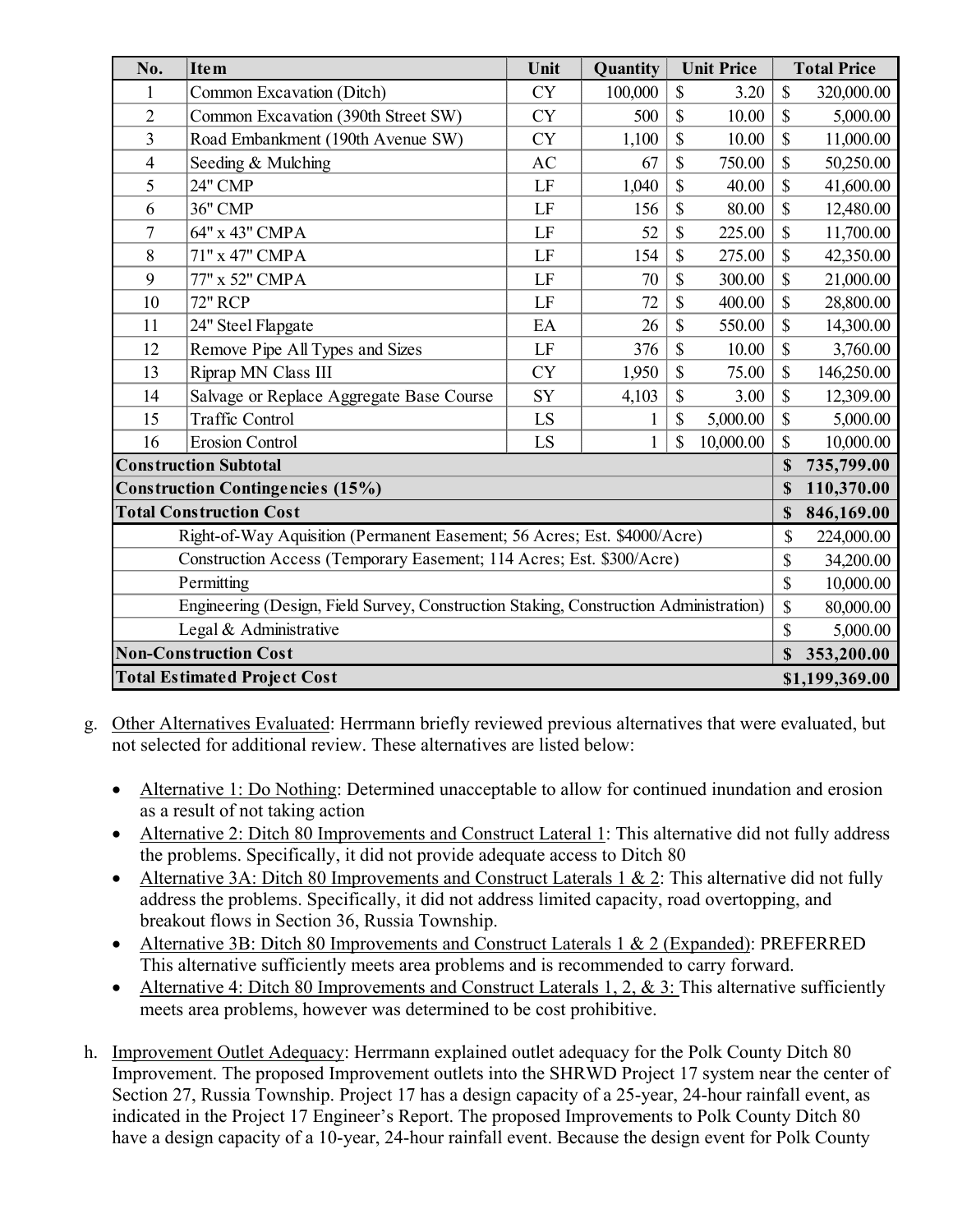Ditch 80 Improvement is less than SHRWD Project 17, the outlet is hydraulically adequate. Riprap will be used at the outlet of the proposed improvements to minimize erosion.

- i. Laterals Outlet Adequacy: Herrmann next reviewed the outlet adequacy of the proposed Laterals 1 and 2, which outlet into Polk County Ditch 80. Laterals 1 and 2 are sized for a 10-year, 24-hour rainfall event. The proposed Polk County Ditch 80 Improvement is sized for a 10-year, 24-hour rainfall event. Because both the proposed Improvements and Laterals are sized for the same event, Polk County Ditch 80 is considered a hydraulically adequate outlet if the proposed Improvements are completed. Riprap will be used at the outlet of both Laterals to minimize erosion.
- j. Alternative Measures: Herrmann reviewed other alternative measures that were reviewed, pursuant with MN Statute 103E.015. This required consideration of the alternative measures listed below:
	- Conserve, allocate, and use drainage waters for agriculture, stream flow augmentation, or other beneficial uses;
	- Reduce downstream peak flows and flooding;
	- Provide adequate drainage system capacity;
	- Reduce erosion and sedimentation;
	- Protect or improve water quality;
	- The present and anticipated land use within the drainage project or system

Many of these alternative measures rely on voluntary landowner enrollment, and it is considered unlikely that these alternatives would be pursued on a voluntary basis.

The project will incorporate several alternative measures including buffer strips, side inlet pipes, and permanent erosion control that address adopted water management plans.

- k. Environmental Concerns: Herrmann presented the following environmental concerns:
	- WETLANDS:
		- o Calcareous Fen is located in the Chicog State Wildlife Management Area adjacent to, and outside of, the project drainage area
		- o The proposed Improvements and Laterals does not divert drainage area away from the Calcareous Fen, thus no impacts are anticipated
		- o USFWS National Wetlands Inventory indicates potential wetlands within the drainage area.
	- WATER QUALITY:
		- o The proposed project (Improvement and Laterals) will require a Stormwater Pollution Prevention Plan (SWPPP) to mitigate water quality impacts during construction
		- o The Improvement and Laterals are anticipated to result in increased water quality through the use of buffer strips, in channel grade stabilization, and side inlet culverts
	- FISH AND WILDLIFE RESOURCES:
		- o The project does not include the channelization of currently natural areas, riparian areas, or lakes, thus no impacts are anticipated.
	- LAND USE:
		- o The area is currently farmed and is anticipated to be farmed after the Improvements and Laterals are constructed.
- l. External Funding and Technical Assistance: Herrmann noted that sources of external funding for the proposed Improvements and establishment of Laterals were considered. These considerations resulted in the SHRWD successfully securing a MN Clean Water Fund to assist with the installation costs of side inlet culverts.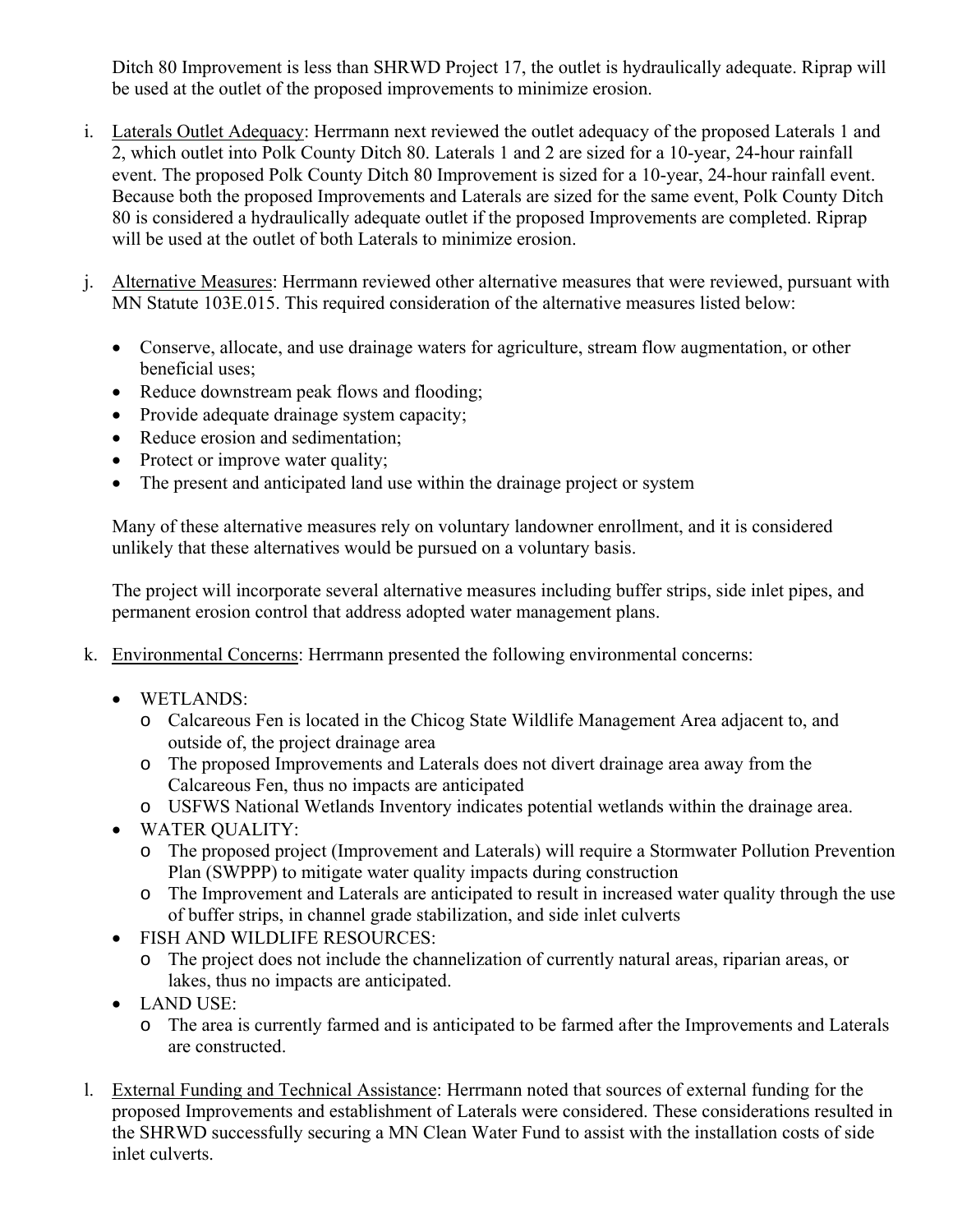- m. Engineer's Opinion on Feasibility for the Improvement to Polk County Ditch 80: The opinion of the Engineer is that the Improvements are feasible, practical, and necessary, and is recommended to proceed.
- n. Engineer's Opinion on Feasibility of the Establishment of Laterals 1 and 2: The opinion of the Engineer is that Lateral 1 and Lateral 2 are feasible, practical, and necessary, and is recommended to proceed.
- 6. **Agency Comments**: It was noted that agency comments that provide general recommendations were made public. Wilkens read the agency comments to the audience from MN Department of Natural Resources and MN Board of Water and Soil Resources.

## 7. **Audience Q & A:**

- **Q. Elliot Solheim:** Can you explain the difference between 10 year rainfall vs. 25 year rainfall?
- **A.** Herrmann explained that the 10-year rainfall is approximately 3.75 inches rainfall over 24-hours. The 25-year rainfall is approximately 4.71 inches of rainfall over 24-hours.
- **Q. Elliot Solheim:** Have you looked at any state or federal dollars for the riprap drop structures?
- **A.** Herrmann stated that the SHRWD has previously tried to secure funding through the state of MN to assist with installation costs of grade stabilization structures in 103E drainage systems with no success. Funding sources available through MN are more focused on treatment of runoff before it enters the ditch. Herrmann stated that they continue to look at these things and the district is vigilant at applying for grant dollars.
- **Q: Paul Engelstad:** Where does the grant dollars come from for the side inlet pipes?
- **A**: The Clean Water Fund is part of the sales tax and the funding is distributed through the Board of Soil and Water Resources.
- **Q: Kyle Stromstad:** Stromstad offered several rocks for the project.
- **A**: Herrmann stated that the contractor has specific specifications for rocks.
- **Q: Elliot Solheim:** What is the timeline?
- **A**: Herrmann is thinking construction in the fall, and is hoping for a mid summer bid. Herrmann stated that he can stake out the ROW easement line to avoid crop damage with wheat.
- **Q: Brain Gullekson:** Feels lateral 1 is over built for the amount of drainage.
- **A**: Herrmann stated that it is verified because of the back water off of the main line ditch.
- **Q: Brent Gullekson:** How is lateral 1 shaped into ditch 80?
- **A**: It is just open into ditch 80, right at the bottom. There is some rock armor to avoid erosion.
- **Q: Paul Engelstad:** Is the spoil height at the same height as ditch 80? How does it push open the spring. Engelstad has seen this on Project  $# 17$ .
- **A**: Spoil heights will be adjusted during construction. This will be drastically different from what you are used to. This will be a much deeper ditch and you won't see much snow plug as you have seen in the past. Herrmann will review the spoil height and feels will have enough material. Wilkens acknowledged we have learned a lot from prior projects and agreed this is an area to pay close attention to.
- **Q: Brian Gullekson:** South of lateral 2, in the corner has the culvert changed?